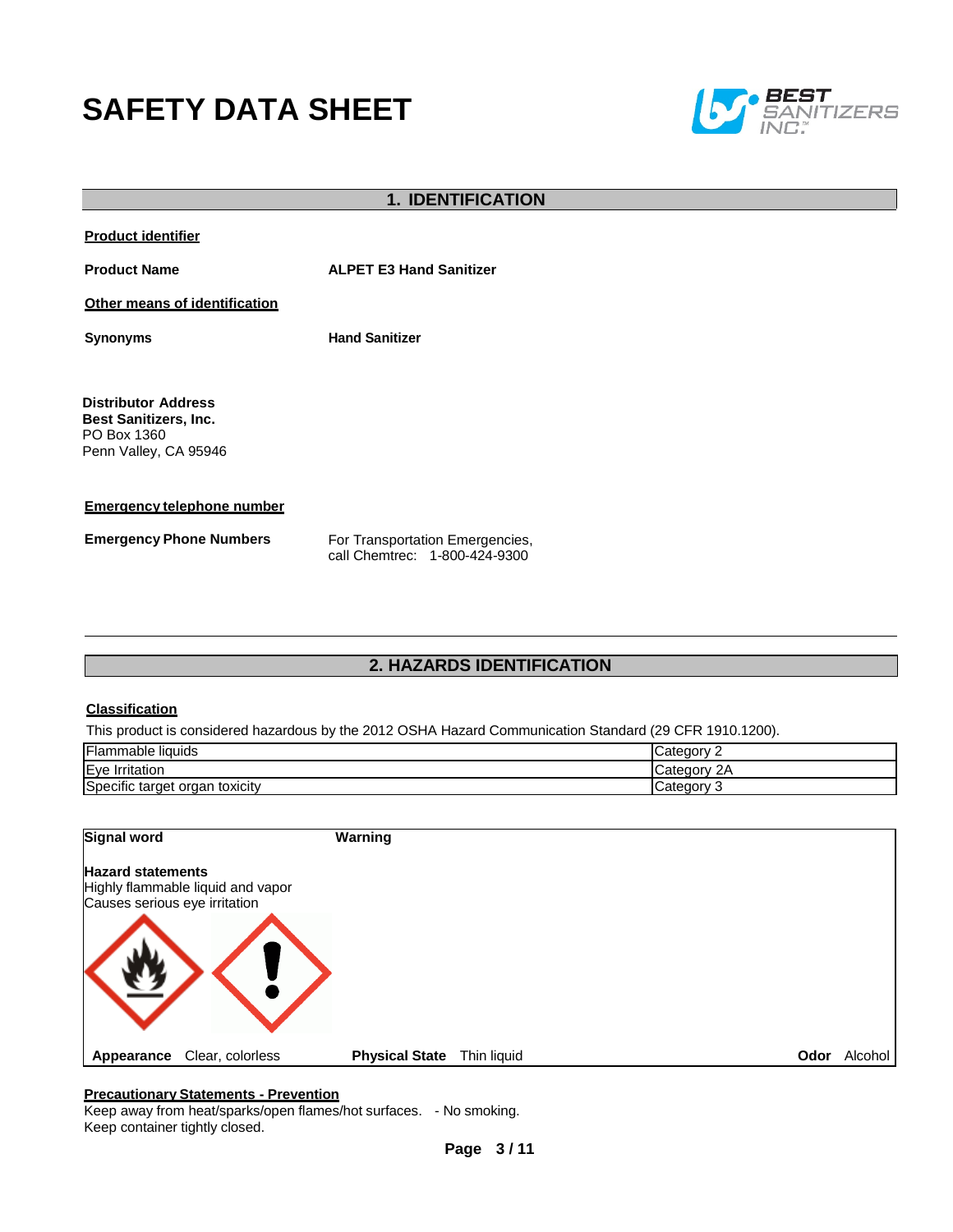Use explosion-proof electrical/ventilating/lighting equipment. Use only non-sparking tools. Take precautionary measures against static discharge.

### **Precautionary Statements - Response**

If on skin (or hair): Wash contaminated clothing before reuse. In case of fire: Use dry chemical, carbon dioxide  $(CO<sub>2</sub>)$ , foam, or water spray to extinguish.

### **Precautionary Statements - Storage**

Store in a well-ventilated place. Keep cool.

#### **Precautionary Statements - Disposal**

Dispose of contents in accordance with all applicable federal, state, and local regulations.

## **3. COMPOSITION/INFORMATION ON INGREDIENTS**

| <b>Chemica</b><br>Name             | . .<br><sup>ৰ</sup> No.<br>$\cdots$  | Weight %<br>70                       | ີະຄະ<br>inrrn'<br>га<br>116<br>JELIEI |
|------------------------------------|--------------------------------------|--------------------------------------|---------------------------------------|
| <b>I</b> soprop<br>alcohol<br>nvr. | $\sim$<br>$\sim$ $\sim$<br>7-1<br>ບມ | $\overline{\phantom{a}}$<br>$2 - 80$ |                                       |

\* The exact percentage (concentration) of composition has been withheld as a trade secret.

### **4. FIRST AID MEASURES**

#### **First aid measures**

| <b>General Advice</b> | Show this safety data sheet to the doctor in attendance.                                                                                                                     |
|-----------------------|------------------------------------------------------------------------------------------------------------------------------------------------------------------------------|
| <b>Eye Contact</b>    | If in eyes, rinse slowly and gently with water for 15–20 minutes. If present, remove<br>contact lenses. Call a poison control center or doctor for further treatment advice. |
| Skin Contact          | Not applicable.                                                                                                                                                              |
| <b>Inhalation</b>     | Move to fresh air. If breathing problems develop, call a doctor.                                                                                                             |
| Ingestion             | Do not induce vomiting. Call a doctor or poison control center.                                                                                                              |
|                       |                                                                                                                                                                              |

### **Most important symptoms and effects, both acute and delayed**

**Most Important Symptoms and Effects** See Section 11 for information.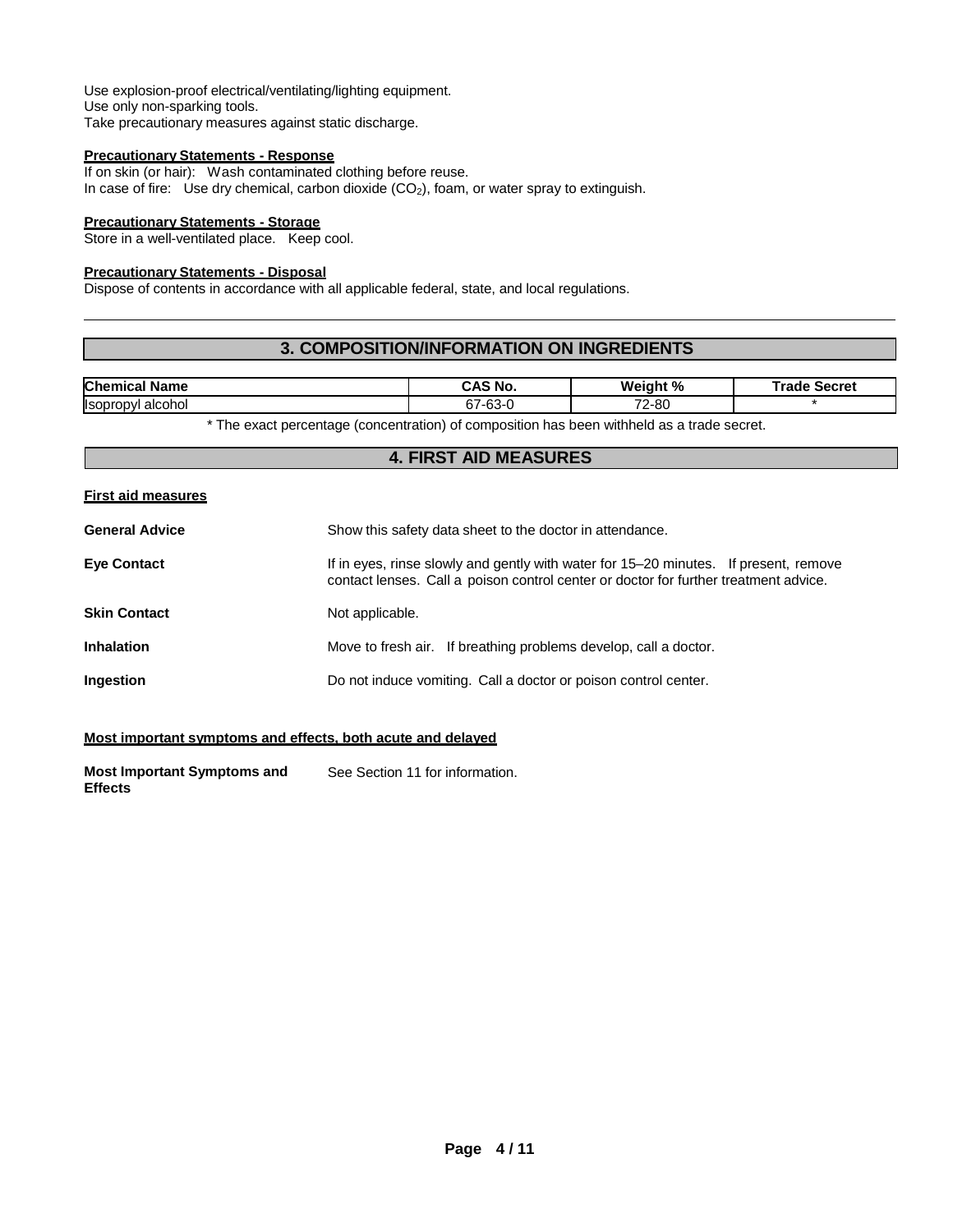## **Indication of any immediate medical attention and special treatment needed**

**Notes to Physician** Treat symptomatically.

# **5. FIRE-FIGHTING MEASURES**

### **Suitable Extinguishing Media**

Dry chemical, carbon dioxide (CO<sub>2</sub>), foam, or water spray.

### **Specific Hazards Arising from the Chemical**

Alcohol flames may not be readily visible. Vapors are heavier than air and may travel to source of ignition and flash back.

### **Hazardous Combustion Products**

Oxides of carbon.

#### **Protective equipment and precautions for firefighters**

As in any fire, wear self-contained breathing apparatus pressure-demand. Keep containers cool with water spray.

# **6. ACCIDENTAL RELEASE MEASURES**

### **Personal precautions, protective equipment and emergency procedures**

| <b>Personal Precautions</b>                          | Ensure adequate ventilation. Use personal protective equipment as required. Eliminate<br>all potential sources of ignition. Take precautionary measures against static discharges. |  |
|------------------------------------------------------|------------------------------------------------------------------------------------------------------------------------------------------------------------------------------------|--|
| <b>Environmental precautions</b>                     |                                                                                                                                                                                    |  |
| <b>Environmental Precautions</b>                     | Prevent entry into surface water or sanitary sewers. See Section 12 for additional<br>ecological information.                                                                      |  |
| Methods and material for containment and cleaning up |                                                                                                                                                                                    |  |
| <b>Methods for Containment</b>                       | Prevent further leakage or spillage if safe to do so.                                                                                                                              |  |
| <b>Methods for Cleaning Up</b>                       | Eliminate all potential sources of ignition, and ventilate area. Absorb and containerize.<br>Do not flush into surface water or sanitary sewer system.                             |  |

### **7. HANDLING AND STORAGE**

| <b>Precautions for safe handling</b> |                                                                                                                                                                                             |
|--------------------------------------|---------------------------------------------------------------------------------------------------------------------------------------------------------------------------------------------|
| <b>Handling</b>                      | Handle in accordance with good industrial hygiene and safety practice. Keep away from<br>heat, sparks, and flames. Do not eat, drink, or smoke when using this product.                     |
|                                      | Conditions for safe storage, including any incompatibilities                                                                                                                                |
| <b>Storage</b>                       | Store in accordance all applicable regulations and fire codes. Keep containers tightly<br>closed in a cool, well-ventilated place away from heat, sparks, open flames, and hot<br>surfaces. |
| <b>Incompatible Products</b>         | Oxidizing agents.                                                                                                                                                                           |
|                                      | 8. EXPOSURE CONTROLS/PERSONAL PROTECTION                                                                                                                                                    |
|                                      |                                                                                                                                                                                             |

### **Control parameters**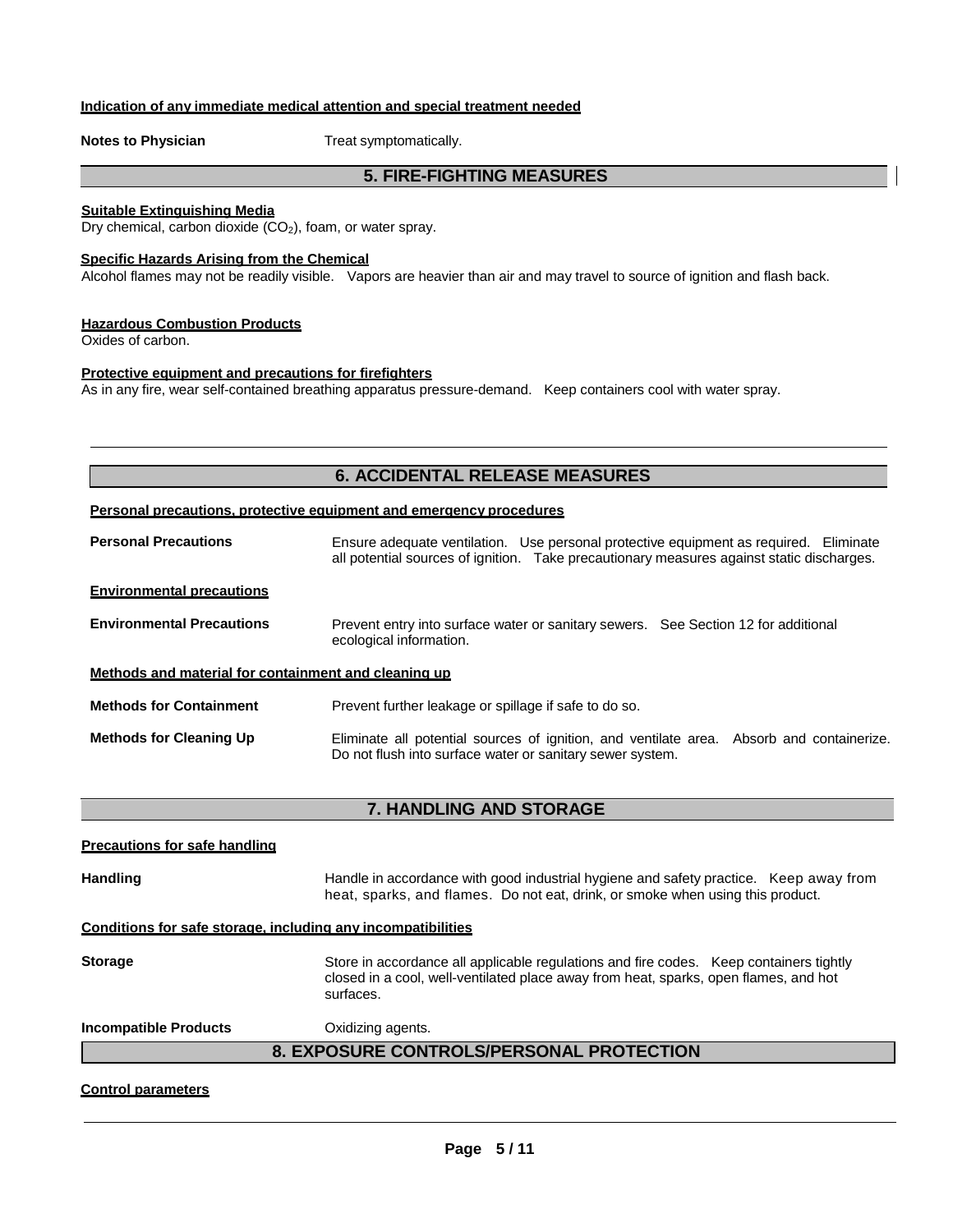### **Exposure Guidelines**

| <b>Chemical Name</b>         | <b>ACGIH TLV</b>              | <b>OSHA PEL</b>                            | <b>NIOSH IDLH</b>                                                                           |
|------------------------------|-------------------------------|--------------------------------------------|---------------------------------------------------------------------------------------------|
| Isopropyl Alcohol<br>67-63-0 | STEL: 400 ppm<br>TWA: 200 ppm | TWA: 400 ppm<br>TWA: 980 mg/m <sup>3</sup> | TWA: 400 ppm<br>TWA: 980 mg/m <sup>3</sup><br>STEL: 500 ppm<br>STEL: 1225 mg/m <sup>3</sup> |

*ACGIH TLV: American Conference of Governmental Industrial Hygienists - Threshold Limit Value. OSHA PEL: Occupational Safety and Health Administration - Permissible Exposure Limits. NIOSH IDLH: Immediately Dangerous to Life or Health.*

### **Appropriate engineering controls**

| <b>Engineering Measures</b> | Showers                    |  |
|-----------------------------|----------------------------|--|
|                             | Eyewash stations           |  |
|                             | <b>Ventilation systems</b> |  |

### **Individual protection measures, such as personal protective equipment**

| <b>Eye/Face Protection</b>      | None required for consumer use. If splashes are likely to occur, wear safety glasses.                                                                                                                                                                                                  |
|---------------------------------|----------------------------------------------------------------------------------------------------------------------------------------------------------------------------------------------------------------------------------------------------------------------------------------|
| <b>Skin and Body Protection</b> | No special protective equipment required.                                                                                                                                                                                                                                              |
| <b>Respiratory Protection</b>   | No protective equipment is needed under normal use conditions. If exposure limits are<br>exceeded or irritation is experienced, NIOSH/MSHA approved respiratory protection should<br>be worn. Respiratory protection must be provided in accordance with current local<br>regulations. |
| <b>Hygiene Measures</b>         | Handle in accordance with good industrial hygiene and safety practice.                                                                                                                                                                                                                 |

# **9. PHYSICAL AND CHEMICAL PROPERTIES**

### **Physical and Chemical Properties**

| <b>Physical State</b><br>Appearance<br>Color                                                                                                     | Thin liquid<br>Clear<br>colorless                | Odor<br><b>Odor Threshold</b>                        | Alcohol<br>No information available |
|--------------------------------------------------------------------------------------------------------------------------------------------------|--------------------------------------------------|------------------------------------------------------|-------------------------------------|
| Property                                                                                                                                         | <b>Values</b>                                    | <b>Remarks/ Method</b>                               |                                     |
| pН                                                                                                                                               | $5 - 7$                                          | None known                                           |                                     |
| Melting/freezing point                                                                                                                           | No data available                                | None known                                           |                                     |
| Boiling point / boiling range<br><b>Flash Point</b><br><b>Evaporation rate</b><br>Flammability (solid, gas)<br><b>Flammability Limits in Air</b> | 180°F<br>18°C / 65°F<br>1 ><br>No data available | None known<br>None known<br>None known<br>None known |                                     |
| <b>Upper flammability limit</b>                                                                                                                  | No data available                                | None known                                           |                                     |
| Lower flammability limit                                                                                                                         | No data available                                | None known                                           |                                     |
| Vapor pressure                                                                                                                                   | 30mm Hg 20°C                                     | None known                                           |                                     |
| <b>Vapor density</b>                                                                                                                             | No data available                                | None known                                           |                                     |
| <b>Specific Gravity</b>                                                                                                                          | $-0.89$                                          | None known                                           |                                     |
| <b>Water Solubility</b>                                                                                                                          | Complete                                         | None known                                           |                                     |
| Solubility in other solvents                                                                                                                     | No data available                                | None known                                           |                                     |
| <b>Partition coefficient:</b>                                                                                                                    | No data available                                | None known                                           |                                     |
| <b>Autoignition temperature</b>                                                                                                                  | No data available                                | None known                                           |                                     |
| <b>Decomposition temperature</b>                                                                                                                 | No data available                                | None known                                           |                                     |
| <b>Kinematic viscosity</b>                                                                                                                       | No data available                                | None known                                           |                                     |
| <b>Dynamic viscosity</b>                                                                                                                         | No data available                                | None known                                           |                                     |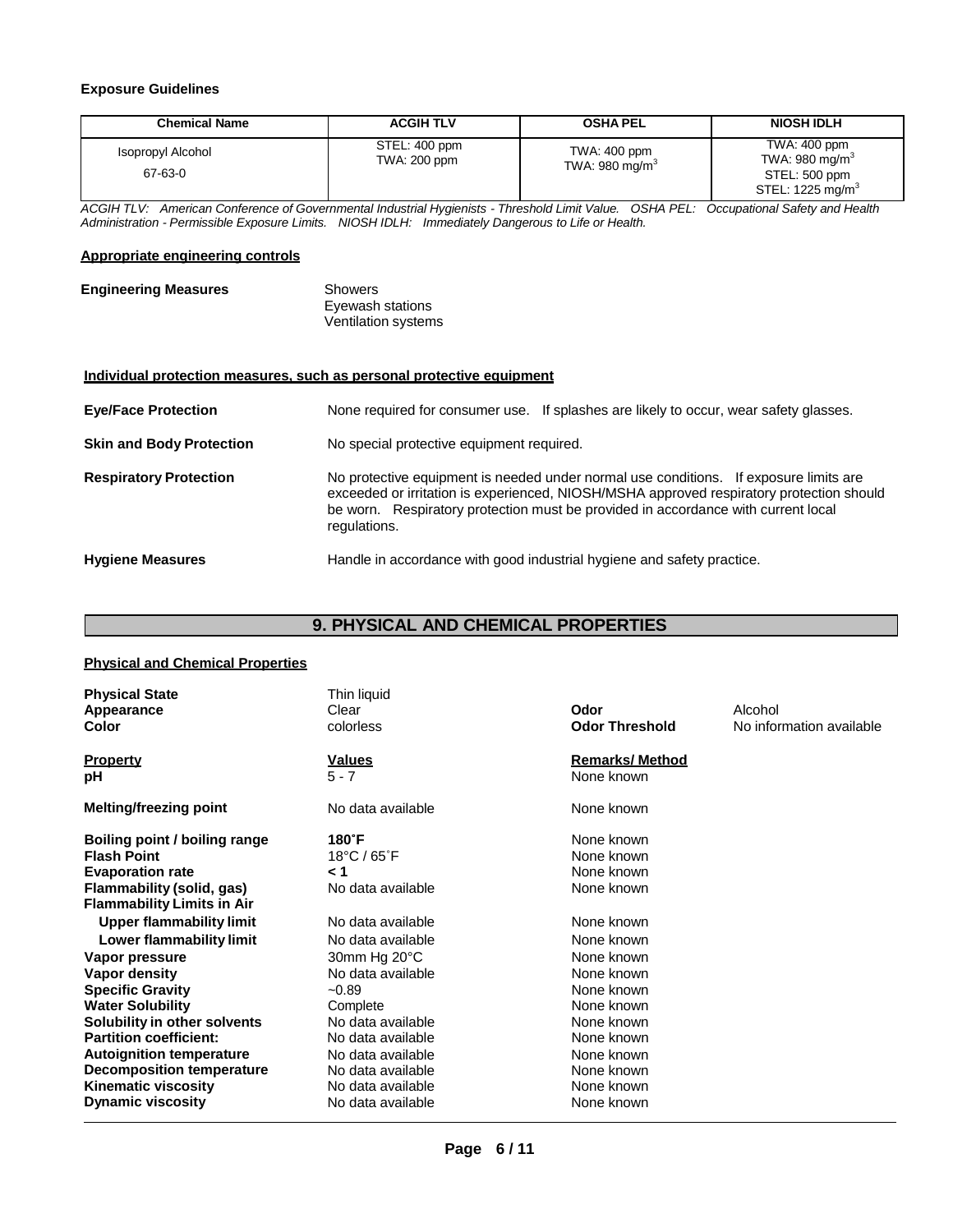### **Reactivity**

Stable.

### **Chemical stability**

Stable under recommended storage conditions.

# **Possibility of Hazardous Reactions**

Vapors may form reactive mixture with air.

### **Conditions to avoid**

Keep away from heat, sparks, open flames, and hot surfaces.

### **Incompatible materials**

Strong oxidizers.

### **Hazardous Decomposition Products**

Carbon monoxide, carbon dioxide.

# **11. TOXICOLOGICAL INFORMATION**

## **Information on likely routes of exposure**

### **Product Information**

| <b>Inhalation</b>   | Inhalation of high concentrations of vapor or mist may cause dizziness. |
|---------------------|-------------------------------------------------------------------------|
| <b>Eye Contact</b>  | May cause slight irritation.                                            |
| <b>Skin Contact</b> | No known significant effects or critical hazards.                       |
| Ingestion           | No known significant effects or critical hazards.                       |

### **Component Information**

| Chemical Name                            | Oral LD50      | <b>LD50</b><br>Dermal           | <b>LC50</b><br>Inhalation |
|------------------------------------------|----------------|---------------------------------|---------------------------|
| l alcohol<br><b>Isopropyl</b><br>67-63-0 | 4.4 g/kg (Rat) | ) g/kg (Rabbit)<br>$\epsilon$ . | 8 h)<br>16000<br>ੇ (Rat.  |

### **Information on toxicological effects**

**Symptoms** May cause slight redness and tearing of eyes.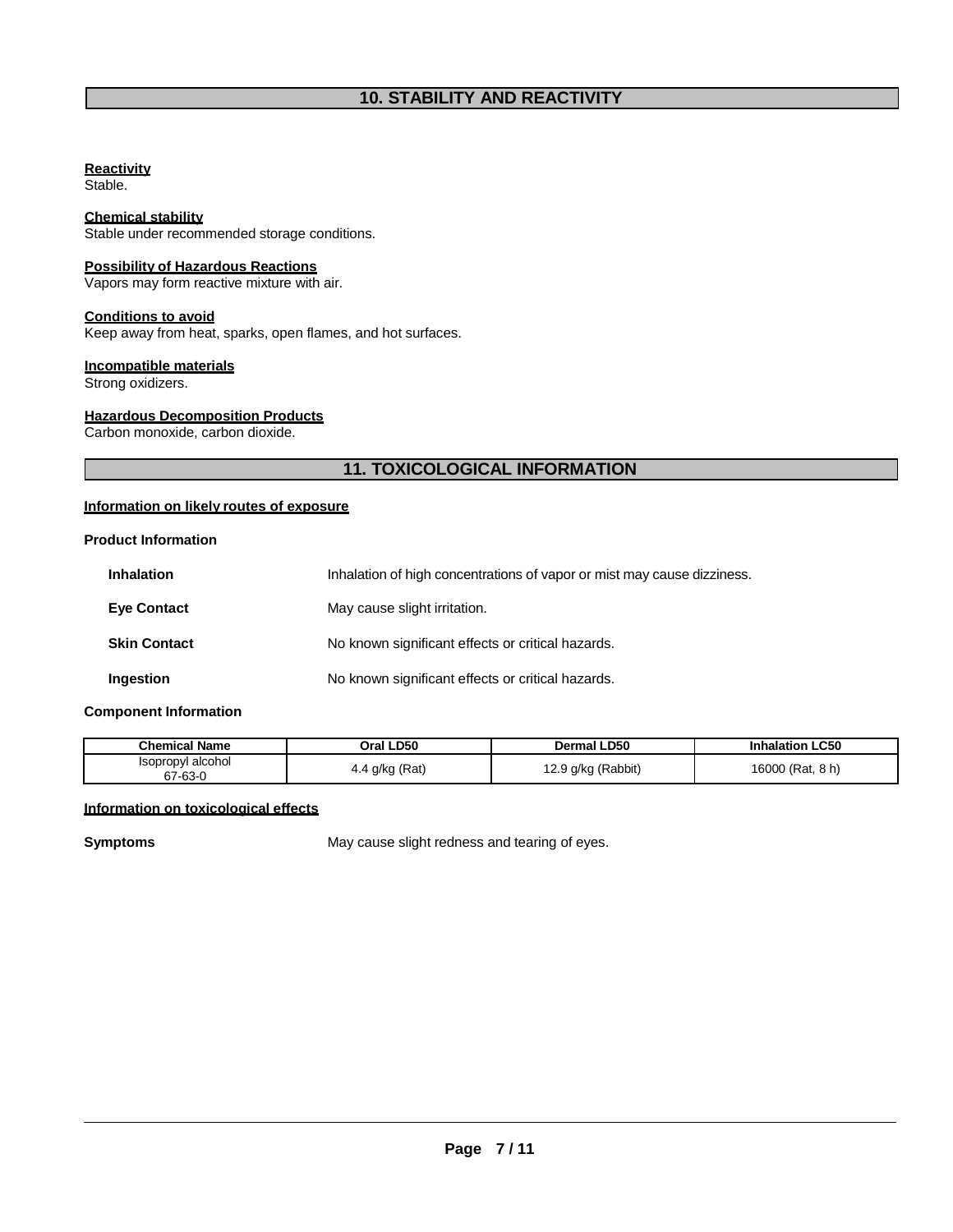# **Ecotoxicity**

### **Persistence and Degradability**

No information available.

### **Bioaccumulation**

| <b>Chemical Name</b>               | <b>Partition Coefficient</b> |
|------------------------------------|------------------------------|
| Isopropyl alcohol<br>67-63-0<br>C7 | 0.05                         |

### **Other adverse effects**

No information available.

### **13. DISPOSAL CONSIDERATIONS**

### **Disposal methods**

Dispose of in accordance with all applicable federal, state, and local regulations.

### **Contaminated Packaging**

Do not reuse empty containers. Dispose of in accordance with all applicable federal, state, and local regulations.

# **14. TRANSPORT INFORMATION**

# **DOT**

UN/ID/NA number : UN 1219 Proper shipping name : ISOPROPANOL

Class : 3 Packing group : II Labels : FLAMMABLE LIQUID Limited Quantities for packages under 1 Liter Exempt DOT-SP 9275 for packages under 1 gallon.

# **15. REGULATORY INFORMATION**

# **Chemical Inventories**

**TSCA** All components of this product are either on the TSCA 8(b) Inventory or otherwise exempt from listing.

**DSL/NDSL** All components are on the DSL or NDSL.

**TSCA** - United States Toxic Substances Control Act Section 8(b) Inventory **DSL/NDSL** - Canadian Domestic Substances List/Non-Domestic Substances List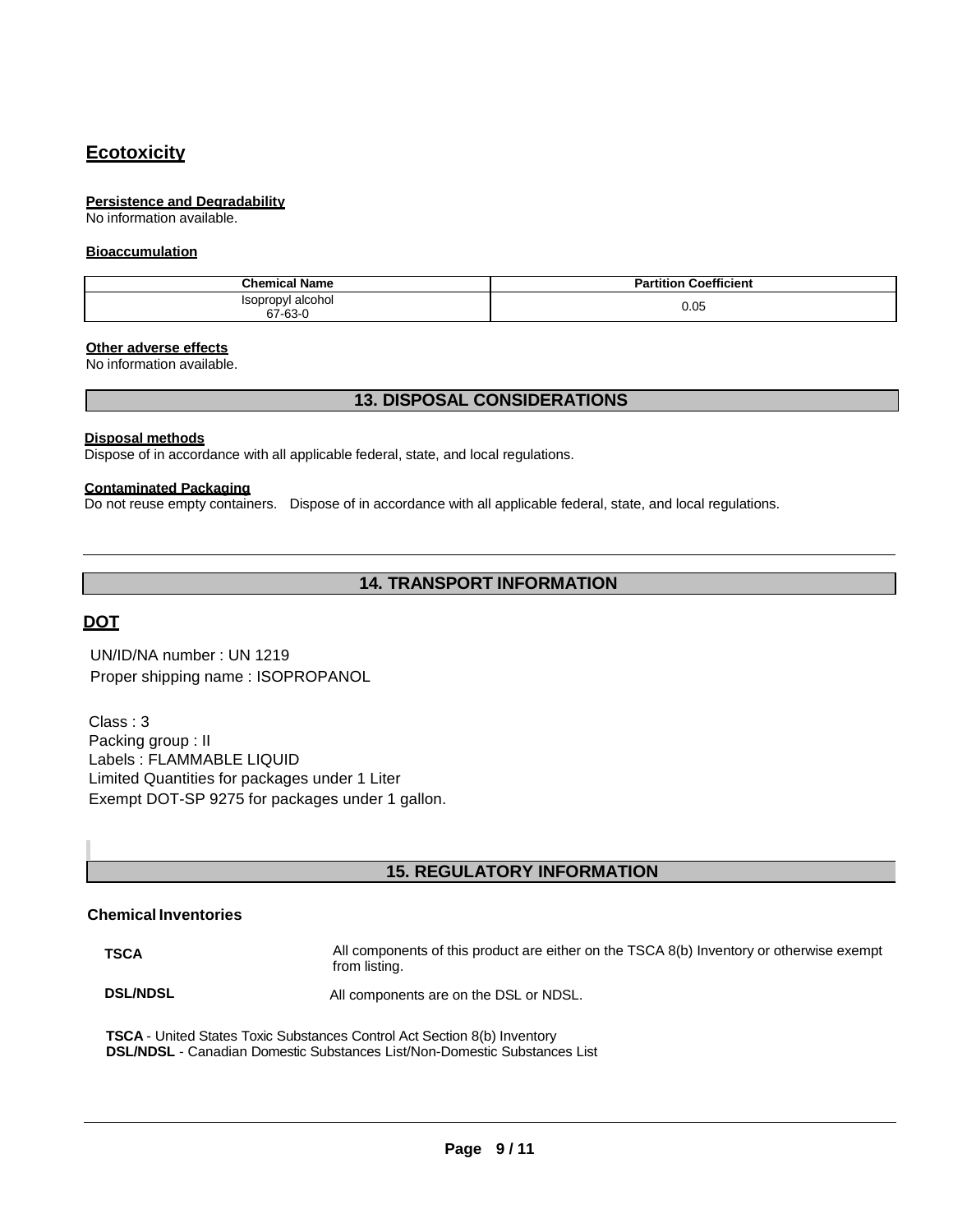### **U.S. EPA Label Information**

# **EPA PesticideRegistration Number** 73232-1

This chemical is a pesticide product registered by the United States Environmental Protection Agency and is subject to certain labeling requirements under federal pesticide law. These requirements differ from the classification criteria and hazard information required for safety data sheets (SDS), and for workplace labels of non-pesticide chemicals. The pesticide label includes other important information, including directions for use.

### **U.S. Federal Regulations**

### **SARA 313**

Section 313 of Title III of the Superfund Amendments and Reauthorization Act of 1986 (SARA). This product does not contain any chemicals which are subject to the reporting requirements of the Act and Title 40 of the Code of Federal Regulations, Part 372.

| SARA 311/312 Hazard Categories           |     |
|------------------------------------------|-----|
| <b>Acute Health Hazard</b>               | Yes |
| <b>Chronic Health Hazard</b>             | Nο  |
| <b>Fire Hazard</b>                       | Yes |
| <b>Sudden Release of Pressure Hazard</b> | Nο  |
| <b>Reactive Hazard</b>                   | N٥  |
|                                          |     |

### **CWA (Clean Water Act)**

This product does not contain any substances regulated as pollutants pursuant to the Clean Water Act (40 CFR 122.21 and 40 CFR 122.42).

### **CERCLA**

This material, as supplied, does not contain any substances regulated as hazardous substances under the Comprehensive Environmental Response Compensation and Liability Act (CERCLA) (40 CFR 302) or the Superfund Amendments and Reauthorization Act (SARA) (40 CFR 355). There may be specific reporting requirements at the local, regional, or state level pertaining to releases of this material.

### **US State Regulations**

### **California Proposition 65**

This product does not contain any Proposition 65 chemicals.

### **U.S. State Right-to-Know Regulations**

| <b>Chemical Name</b>                   | <b>New Jersey</b> | <b>Massachusetts</b> | Pennsvlvania | <b>Rhode Island</b> |
|----------------------------------------|-------------------|----------------------|--------------|---------------------|
| Isopropyl alcohol<br>67-63-0<br>$\sim$ |                   |                      |              |                     |